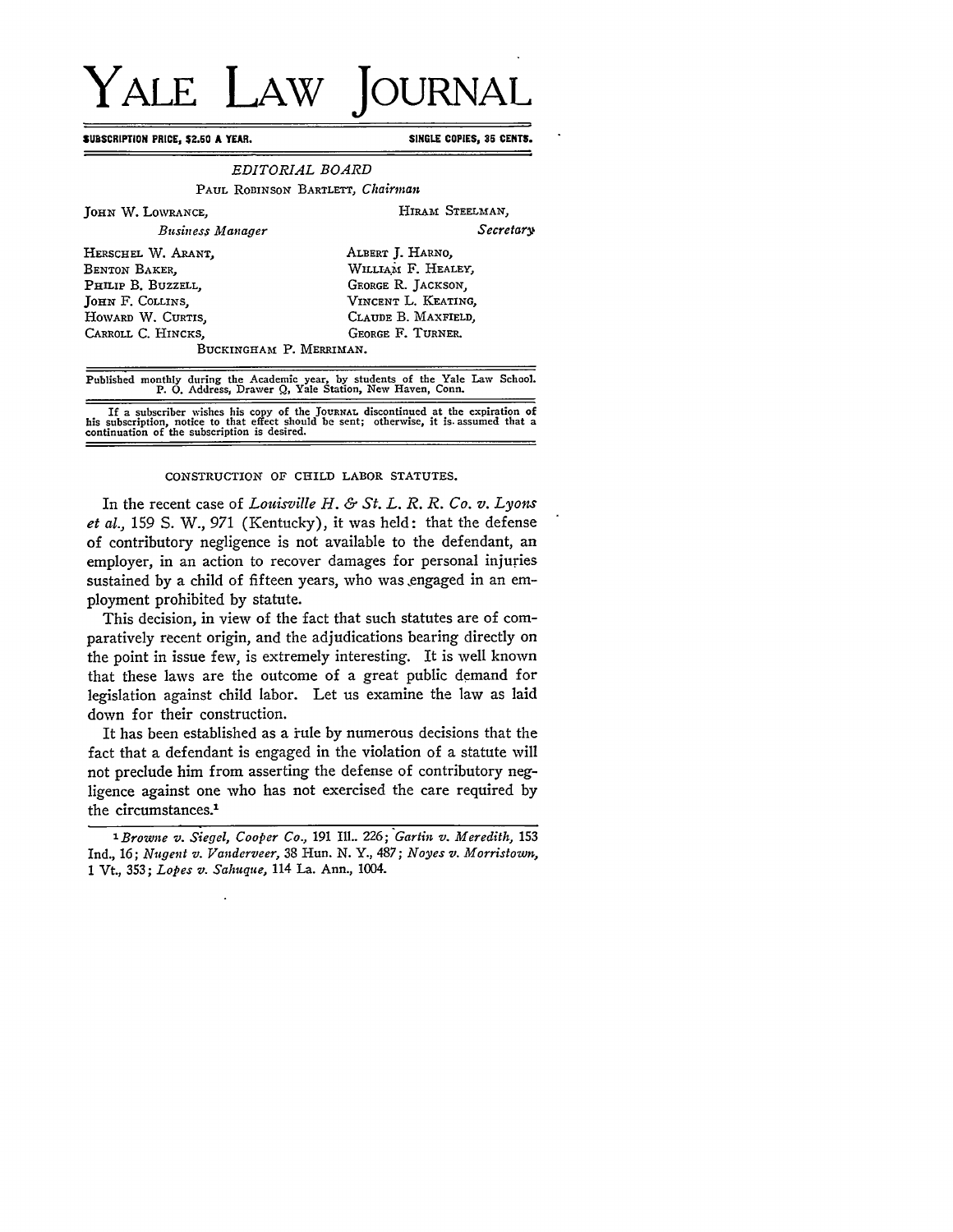This is a general rule of the law of negligence, the English cases are in accord,<sup>2</sup> and it holds true though the violation of the statute be negligence *per se.3*

Then, again, it has been decided that the law of contributory negligence applies to an infant in the same manner as to an adult, having due regard to his age and other matters,<sup>4</sup> unless the child be so young as to be incapable of exercising judgment or discretion.5 So it has been held that the court could not as a matter of law declare that a child of nine was freed from the duty to exercise care.<sup>6</sup>

Under this last general rule the courts have decided that after the age of seven the child *may* be chargeable with contributory negligence,<sup>7</sup> and that when the age of fourteen is reached the infant is presumptively so chargeable.<sup>8</sup>

These propositions would seem to dispose of the contention of the case under discussion, and, indeed, the weight of authority is decidedly adverse to it.<sup>9</sup>

Recently, however, the courts of three of our-largest states have manifested a strong dissent from this view. The leading case is probably that of *Marino v. Lehmarier,* where the Court of Appeals of New York, by five to two, Judges O'Brien and Gray dissenting, held that such statutes in effect declared that children

*3 Platte & Denver C. & M. Co. v. Dowell ct al.,* 17 Colo., 376; *Nickey v. Steuder,* 164 Ind., 189; *Willey v. Mulledy, 78 N.* Y., 310; *Queen v. Dayton Coal &' Iron Co.,* 95 Tenn., 458.

*4 Honesberger v. Second Ave. R. R.,* 2 Abb. Dec. N. Y., 378; *Reed v. Madison,* 83 Wis., 171; *Schmidt v. Cook, 20* N. Y. Supp., 889; *R. R. Co. v. Gladmon,* 15 Wall., 401; *Lynch v. Smith,* 104 Mass., 52.

*5 Pratt v. Brawley,* 83 Ala., 371; *Ih v. 42d St. Ferry R. R. Co., 47* N. Y., 317; *Ludden v. Columbus & Midland R. R. Co.,* 9 Ohio St. S. & C.

Pl. Dec., 793; *Government St. R. R. Co. v. Hanlon,* 53 Ala., 70.

*6 Ridenhour v. Kansas City R. R. Co.,* 102 Mo., 270.

*7Pierce v. Connors,* 20 Colo., 178; *Pekin v. McMahon,* 154 **Ill.,** 141; *Rohloff v. Fair Haven R..R. Co., 76* Conn., 689.

*8 Central R. R. Co. v. Phillips,* 91 Ga., *526; Frau enthal v. Laclede Gas Light Co., 67* Mo. App., 1; *Murphy v. Perlstein, 73* N. Y. App. Div., 256.

*9 Bergholt v. Auto Body Co.,* 149 Mich., 14; *Treib'ont v. Suffolk Mills Co.,* 209 Mass., 489; *.Borck v. Michigan Bolt &' Nut Works,* 111 Mich., 129; *Smith v. Natl. Coal & Iron Co.,* 135 Ky., 671; *Iron & Wire Co. v. Green,* 108 Tenn., 165; *Darsam v. Kohlman,* 123 La., 164; *Rolin v. Tobacco Co.,* <sup>141</sup>*N.* C., 300; *Roberts v .Taylor,* 31 Ont., 10; *Evans v. American Iron & Tube Co.,* 42 Fed., 519.

*<sup>2</sup> Caswell v. Worth,* 5 El. & Bl. 949.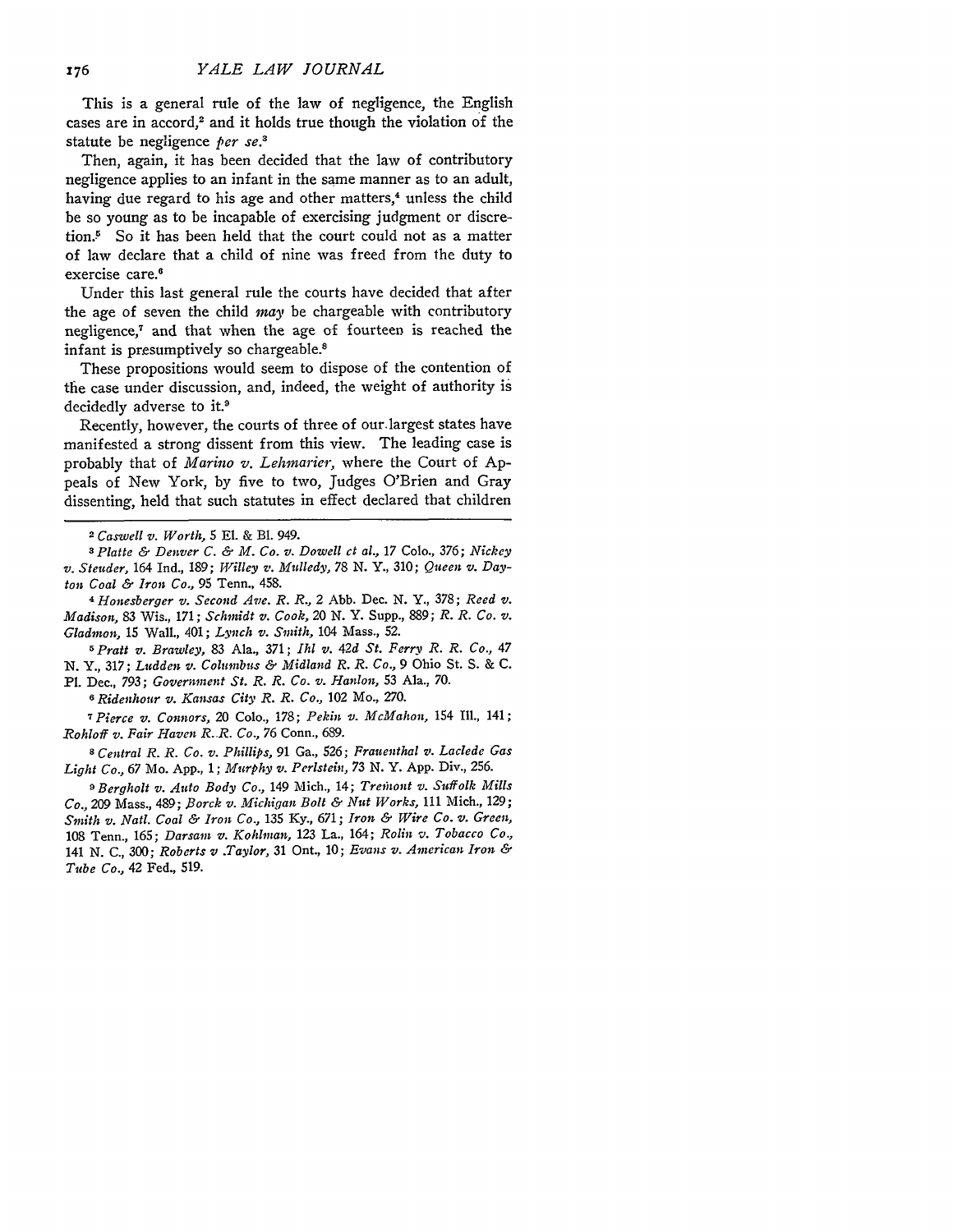prohibited to work were to be considered so young that negligence might not be imputed to them.<sup>10</sup> This is certainly reading law into the statute.

Pennsylvania has also in very recent cases expressly reiterated the holding that in such actions by children the defense of contributory negligence is not available.<sup>11</sup>

Illinois has pushed this idea even further. There, in a case where a child wrongfully employed under the statute, engaged, not in his work assigned, but of his own volition in other work which he had been expressly forbidden to do, the defense of contributory negligence to a suit by the child for injuries thus received, was disallowed.<sup>12</sup> The court remarked that the defendant, having unlawfully employed the child, was bound at his peril to see that he did not engage in such work. This same court, as are also the New York and Pennsylvania tribunals, is of the opinion that to allow the plea of contributory negligence in such cases would be to defeat the purpose of the statute.<sup>1</sup>

What is the purpose of the statute? To prevent child labor. How is it accomplished? To our minds, in two ways; firstly by affixing a penalty for its violation, and, secondly, by preventing the employer from taking advantage of any supposed contractual rights he might be thought to acquire in dealing with the class with which he is prohibited to deal. When the employer is sued for injuries two defenses ordinarily are available, the doctrine of assumption of risk and contributory negligence. There is a sharp distinction to be noted between the two, the one arising from the contract of employment by implication, if you please, and the other out of the customary relations of man to man.<sup>14</sup>

Now it is conceded that under such statutes as we are discussing the defense of assumption of risk by the employee is taken away,<sup>15</sup> for the employer, as is said by Judge Taft, "cannot con-

*II Lenahan v. Pittston Coal Co.,* 218 Pa. St., **311;** *Sullivan v. Hanover Cordage Co.,* 222 Pa. St., 40; *Stehle v. Jaeger Automatic Machine Co.,* Z20 Pa. St., 617.

*<sup>10</sup>Marino v. Lehmarier, 173* N. Y., 530.

*<sup>12</sup>Strafford v. Republic Iron Co.,* 238 Ill., 371.

*<sup>13</sup>American Car Co. v. Armentrant,* 214 **Ill.,** 509.

<sup>&#</sup>x27;14R. *R. Co. v. Baker,* 33 C. C. **A.,** 468.

*<sup>1</sup>r Thomas v. Quatermaine,* 18 Q. B., 685; *Counter v. Couch,* 8 Allen Mass., 436; *Schleminer v. Buffalo, Rochester & Pittsburg* R. *R. Co., 220* U. *S., 590.*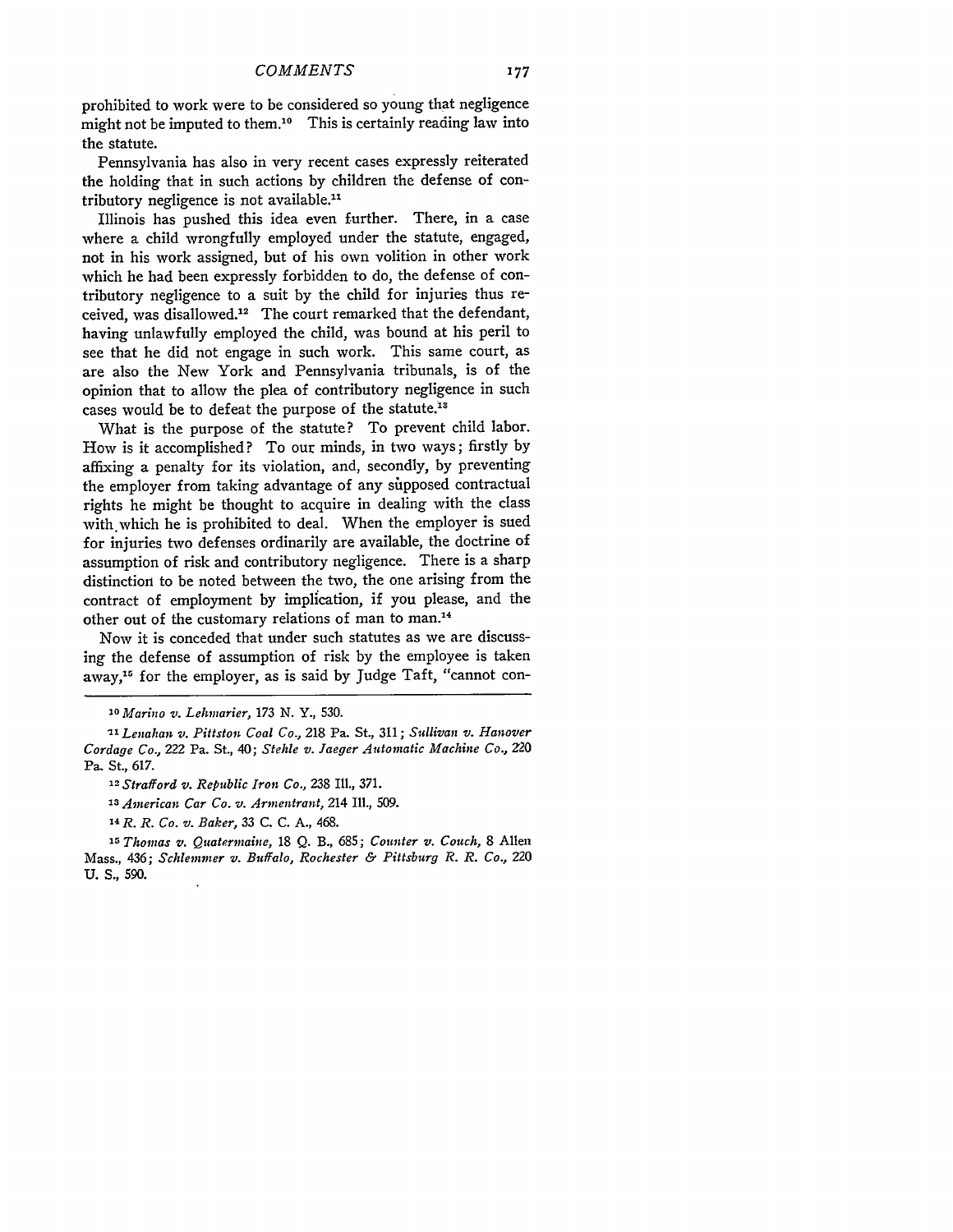tract himself out of the statute."18 But these statutes are penal and inhibitory and as such are to be strictly construed.<sup>17</sup>

Therefore, the weight of authority in so construing them, and, rightly, we think, holds with the Massachusetts court in the very recent and fully considered case of Tremont *v. Suffolk Mills Co.,* when it says, "that such statutes leave undisturbed any principles which they do not expressly abrogate and beyond this the ordinary rules of negligence must apply,"<sup>18</sup> citing numreous cases.<sup>19</sup> This practically amounts to saying that statutes imposing restrictions on the freedom of contract can have no bearing on the torts of one who happens to have endeavored to evade the statute. In this form it seems even more evident to us that the legislature could have had no intention, which is after all the cardinal point of inquiry,<sup>20</sup> and whatever be the rule of construction, to so affect the liability of the employer.

These statutes do not, on their face, purport to change the usual rules of liability between master and servant **;21** indeed, it has been expressly held that they do not affect the rule of contributory negligence, though they do the assumption of risk doctrine.<sup>22</sup>

On logical grounds, if a recovery is to be successfully sought, there must be a causal connection between the act and the injury.<sup>23</sup> This there is not, if there be contributory negligence, for then, in the eye of the law, the plaintiff causes the injury and not the defendant.

Why, then, in the case of such laws regarding children, any more than in the case of other inhibitory laws, read into the statute that which the legislature did not intend? The legislature

**'7** *Betties v. Taylor,* 8 Port., 564; *Morin v. Newbury,* 79 Conn., 338; *Schulte v. Menke,* 111 Ill. **App.,** 212; *People v. Briggs,* **193 N.** Y., 457.

*I8 Tremont v. Suffolk Mills Co., supra.*

*<sup>19</sup>Taylor v. Carew Mfg. Co.,* 143 Mass., 470; *Schlemmer v. Buffalo, etc., R. R. Co., supra; Bourne v. Whitman, 209* Mass., 155; *Erdman v. Deer River Lumber Co.,* 104 C. C. A., 482; *Denver & Rio Grande R. R. Co. v.*

*Norgate,* 72 C. C. A., 365. *<sup>2</sup> 0 Ranson v. State,* 19 Conn., *292; Sickles v. Sharp,* 13 Johns. N. Y.,

497. *21 Burlington & Quincy R. R. Co. v. U.* **S.,** 220 **U.** S., 559; *Commonwealth v. Boston & Lowell R. R. Co.,* 134 Mass., 211.

*<sup>22</sup>Choctaw & Oklahoma R. R. Co. v. McDade,* 191 U. **S.,** 64; *Grand v. R. R. Co.,* **83** Mich., 564.

*<sup>23</sup>Nickey v. Steuder, supra.*

*24 Krause v. Morgan,* 53 Ohio St., *26.*

*VI Narramore v. C. C. C. & St. L. R. R. Co.,* 96 Fed., 298.